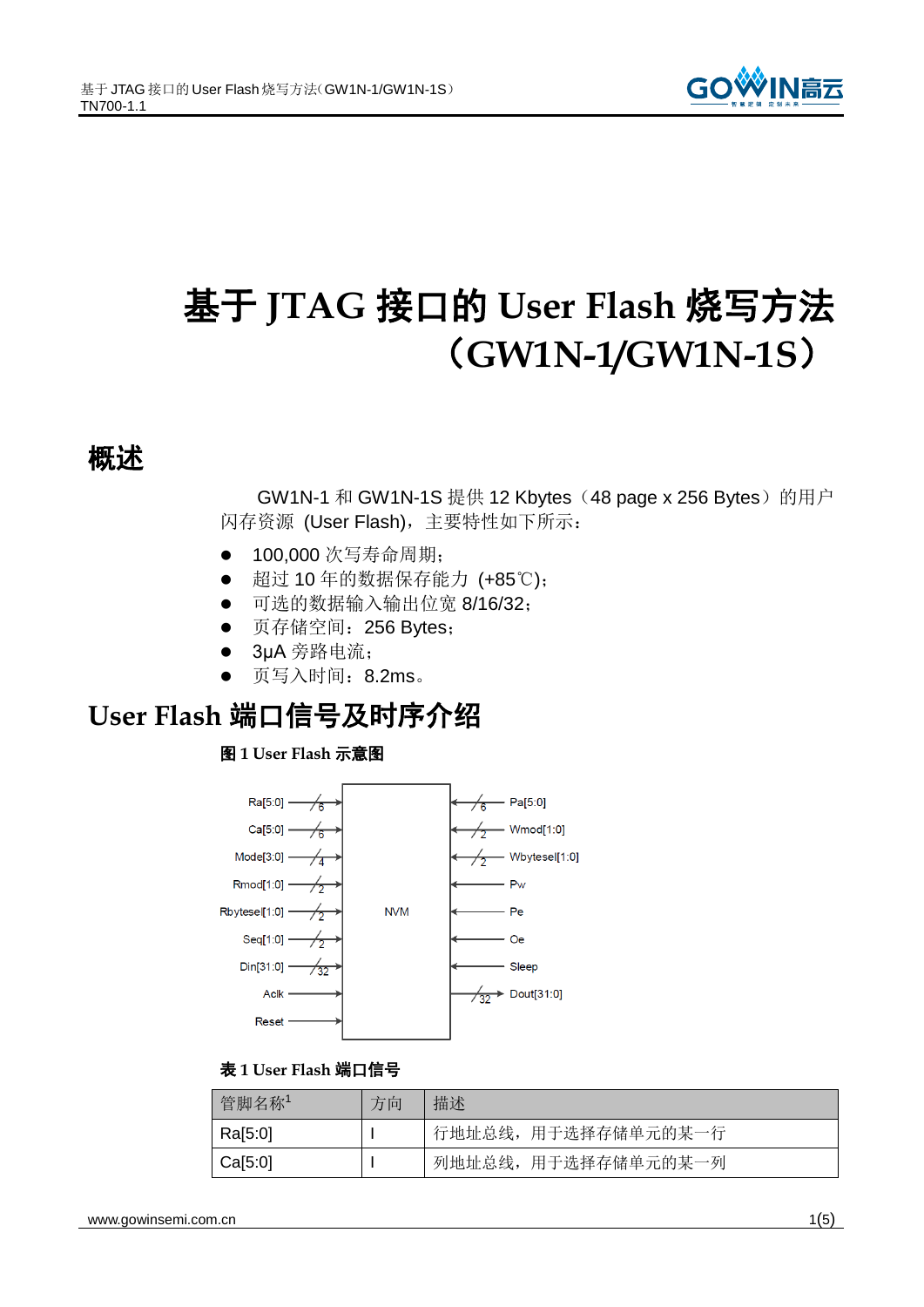

| 管脚名称1                | 方向 | 描述            |
|----------------------|----|---------------|
| Pa[5:0] <sup>2</sup> |    | 用于选择页锁存地址的某一列 |
| Mode[3:0]            |    | 选择操作模式        |
| Seq[1:0]             |    | 控制操作顺序        |
| <b>Aclk</b>          |    | 读写操作同步时钟      |
| Rmod[1:0]            |    | 读数据位宽控制       |
| Wmod[1:0]            |    | 写数据位宽控制       |
| Rbytesel[1:0]        |    | 读数据字节选择       |
| Wbytesel[1:0]        |    | 写数据字节选择       |
| Pw                   |    | 页锁存数据时钟输入     |
| $\text{Reset}^3$     |    | 复位信号, 高电平有效   |
| Pe                   |    | 电荷泵使能         |
| <b>Oe</b>            |    | 数据输出使能        |
| Sleep <sup>4</sup>   |    | 睡眠模式, 高电平有效   |
| Din[31:0]            |    | 数据输入总线        |
| Dout[31:0]           | O  | 数据输出总线        |

### 注!

- [1] 控制信号、地址信号和数据信号端口名称。
- [2] Pa 信号与 Ca 信号功能相同, 区别在于 Pa 信号用于页锁存数据的编程操作, Ca 信 号用于 Flash 的其他与列选择相关的操作。
- [3] 复位信号的高电平有效时间需不低于 20ns, 复位信号拉低后需等待 6µs 后再进行 其他操作。
- [4] 用户可以让闪存资源进入睡眠模式以节约功耗,睡眠信号拉低后需等待 6μs 后再进 行其他操作。

### 图 **2 User Flash** 读时序



### Note!

Read operation cycle Seq=0, Addr signal contains Ra, Ca, Rmod, and Rbytesel.

# 基于 **JTAG** 接口的 **User Flash** 烧写方法

1. 创建.fi 文件:文件扩展名.fi,文件内容举例如下: //Copyright (C) 2014-2019 Gowin Semiconductor Corporation. //All rights reserved.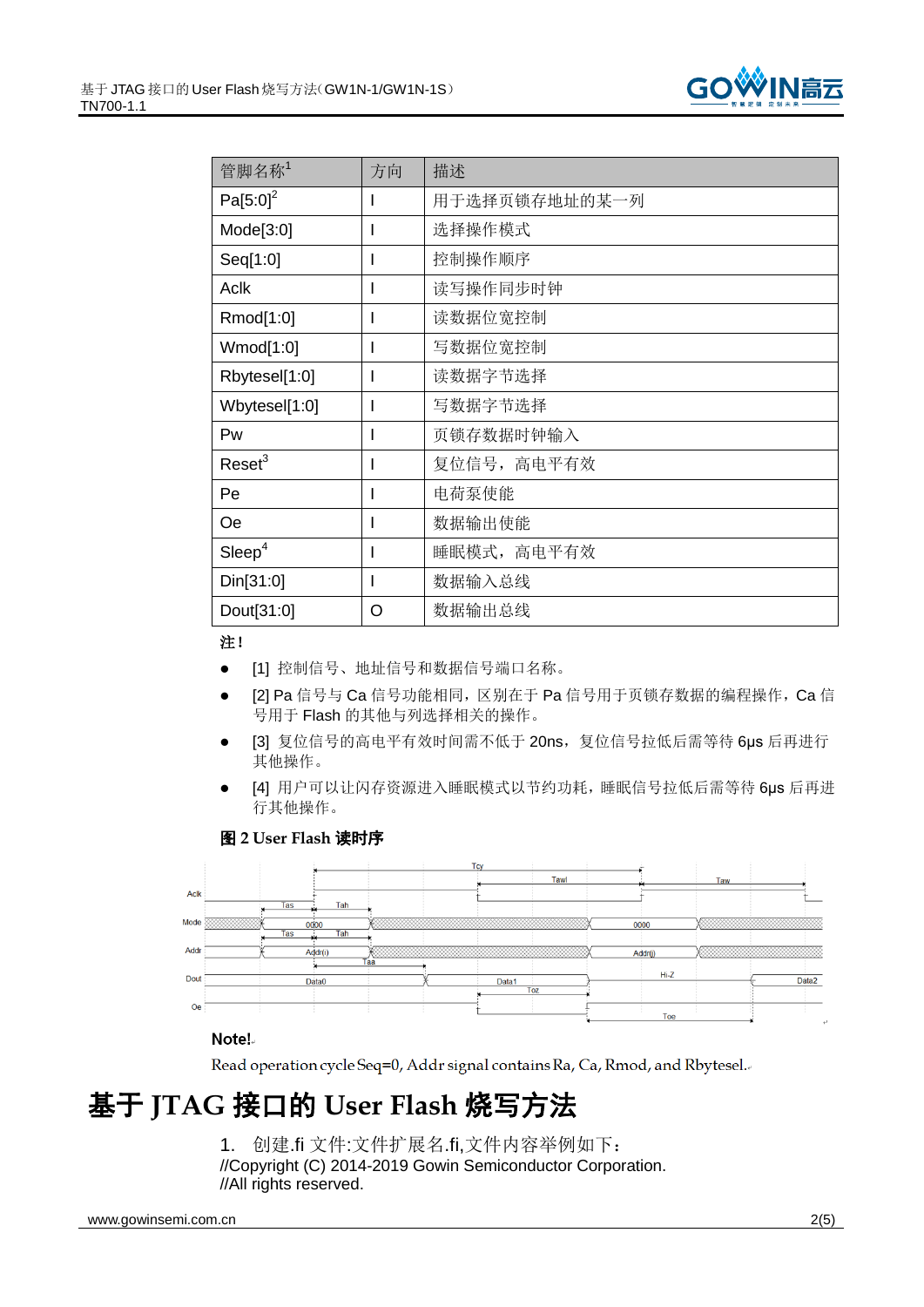

//File Title: UserFlash Initialization file //GOWIN Version: V1.9.1Beta //Part Number: GW1N-LV1QN32C6/I5 //Device-package: GW1N-1-QFN32 //Flash Type: FLASH96K //File Format: Hex //Created Time: Mon Jun 10 10:39:52 2019

[0:1] ccc01234 [0:2] caa0bbb4 [1:0] 11111111 [1:1] 10101010 [1:2] 01010101 [1:3] 00001111 [3:4] 11110000

### 注**!**

- 数组中第一个数为 Ra 地址, 位宽 6, 为十六进制, 地址范围 0x00~0x2F; 第二个数为 Ca 地址, 位宽 6, 为十六进制, 地址范围 0x00~0x3F;
- 数组后面为 8 个数据,十六进制(位宽 32 位);
- **1.9.3 版本及以后版本云源软件支持通过 GUI 界面生成.fi 文件。**
- 2. 烧录.fi 文件
	- a) 打开 Programmer;

#### 图 **3** 打开 **Programmer**

| $\begin{array}{c c c c c} \hline \multicolumn{1}{c }{\multicolumn{1}{c }{\mid}} & \multicolumn{1}{c }{\multicolumn{1}{c }{\mid}} \end{array}$<br>$\mathbf{x}$<br>Programmer 2 |                  |                         |                                            |             |                  |
|-------------------------------------------------------------------------------------------------------------------------------------------------------------------------------|------------------|-------------------------|--------------------------------------------|-------------|------------------|
| Edit About<br>File                                                                                                                                                            |                  |                         |                                            |             |                  |
| 6<br>16<br>G.                                                                                                                                                                 |                  |                         |                                            |             |                  |
| Enable                                                                                                                                                                        | Device<br>Family | Operation               | FS File                                    | Checksum    | <b>User Code</b> |
| $1$ $\triangledown$<br>GW1N                                                                                                                                                   | <b>GW1N-1</b>    | embFlash Erase, Program | E:/RTL_Design/1N1-user flash test project/ | <b>74BB</b> | 000074BB         |
|                                                                                                                                                                               |                  |                         |                                            |             |                  |
|                                                                                                                                                                               |                  |                         |                                            |             |                  |
|                                                                                                                                                                               |                  |                         |                                            |             |                  |
|                                                                                                                                                                               |                  |                         |                                            |             |                  |
|                                                                                                                                                                               |                  |                         |                                            |             |                  |
|                                                                                                                                                                               |                  |                         |                                            |             |                  |

- b) 如下图所示, "Acces Mode"选择 "Embedded Flash Mode", "Operation" 选择 "embFlash Erase, Program";
- c) 指定.fs 文件路径;选中"User Flash Initializaition",并指定.fi 文件, 单击"Save":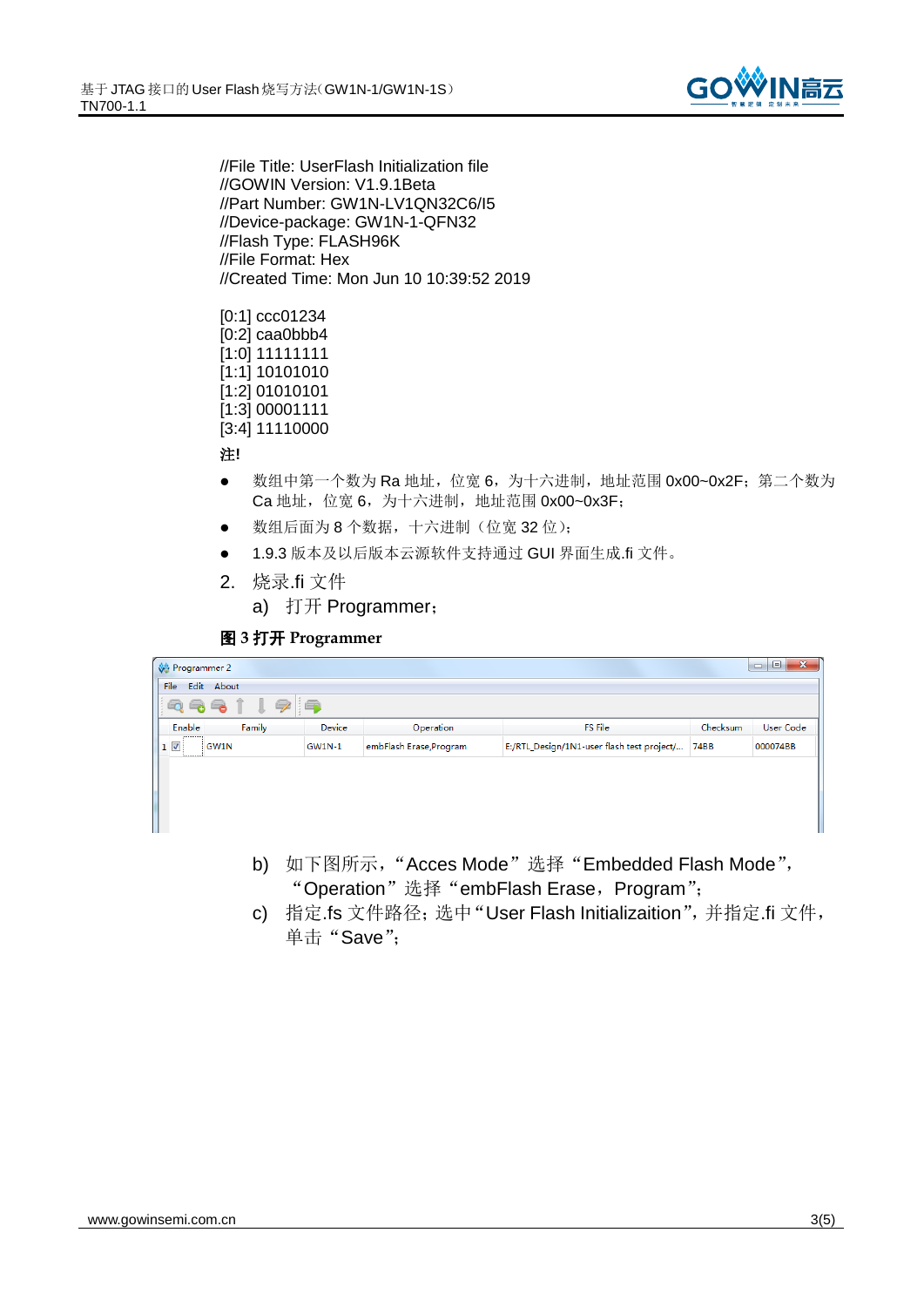





d) 单击"Program/Configure"按钮进行烧录。

### 图 **5** 单击 **Program/Configure** 按钮

| Programmer 2               |                                        |           |                                                 |          | $\Box$<br>$\mathbf{x}$<br>$\qquad \qquad \Box$ |
|----------------------------|----------------------------------------|-----------|-------------------------------------------------|----------|------------------------------------------------|
| <b>File</b><br>Edit About  |                                        |           |                                                 |          |                                                |
| $\overline{1}$<br>$\Box$   |                                        |           |                                                 |          |                                                |
| Family<br>Enable           | Program/Configure<br><b>CONTRACTOR</b> | Operation | <b>FS File</b>                                  | Checksum | <b>User Code</b>                               |
| $1$ $\overline{v}$<br>GW1N | GW1N-T<br>embFlash Erase, Program      |           | E:/RTL_Design/1N1-user flash test project/ 74BB |          | 000074BB                                       |
|                            |                                        |           |                                                 |          |                                                |
|                            |                                        |           |                                                 |          |                                                |
|                            |                                        |           |                                                 |          |                                                |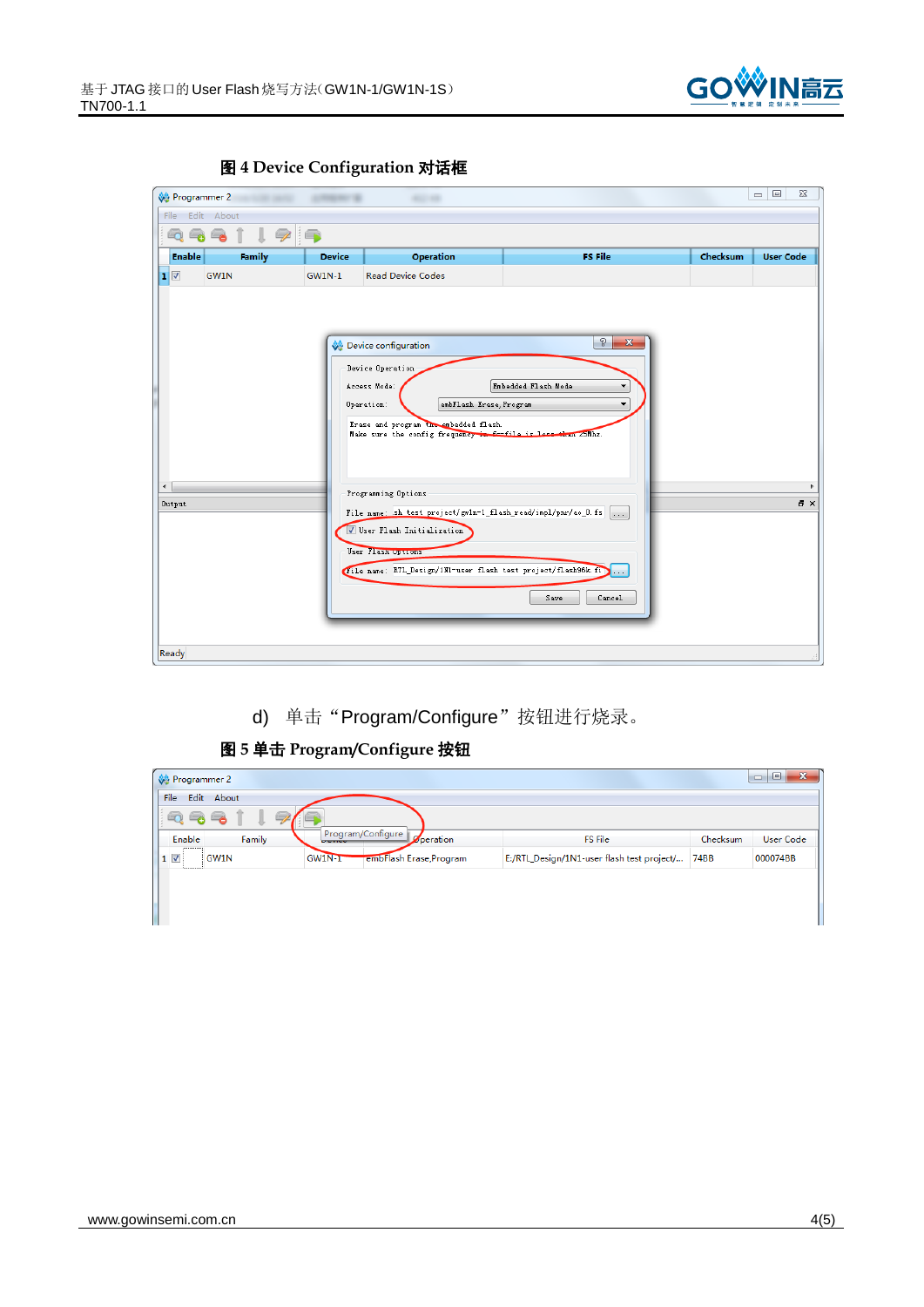

## 技术支持与反馈

高云半导体提供全方位技术支持,在使用过程中如有任何疑问或建议, 可直接与公司联系:

网址: [www.gowinsemi.com.cn](http://www.gowinsemi.com.cn/)

E-mail: [support@gowinsemi.com](mailto:support@gowinsemi.com)

Tel:00 86 0755 82620391

### 版本信息

| 日期         | 版本  | 说明          |
|------------|-----|-------------|
| 2019/07/03 | .0  | 初始版本。       |
| 2020/02/24 | . . | 修改.fi 文件描述。 |